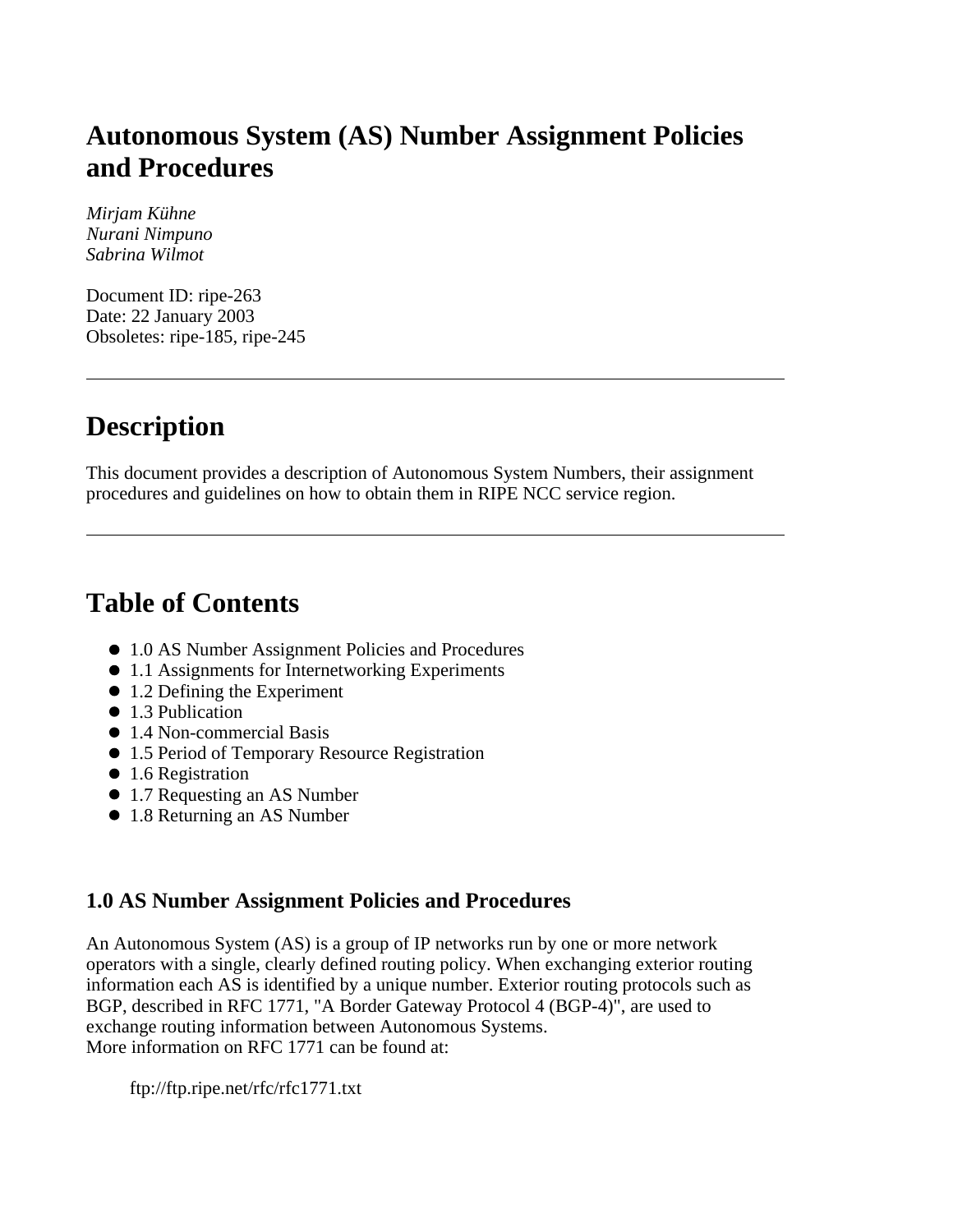An AS will normally use some interior gateway protocol to exchange routing information on its internal networks.

In order to help decrease global routing complexity, a new AS Number should be used only if a new external routing policy is required. Sharing an AS Number among a set of networks that do not fall under the same organisational umbrella is possible but will sometimes require extra co-ordination among the various network administrators. (In some cases, some level of network re-engineering may be needed.) This may be the only way to implement the desired routing policy.

For more information please see RFC 1930, "Guidelines for creation, selection, and registration of an Autonomous System (AS)" found at:

ftp://ftp.ripe.net/rfc/rfc1930.txt

Current guidelines require a network to be multi-homed for an AS Number to be assigned. Requests must show the routing policy of the Autonomous System. The policy is defined in the following attributes as part of the **aut-num** object: multiple fields of "import:" (describing accepted routing information from neighbouring ASs.); multiple fields of "export:" (describing generated routing information sent to peers); one or more (optional) fields of "default:" (indicating how default routing is done).

## **1.1 Assignments for Internetworking Experiments**

Organisations often require deployment tests for new Internet services and technologies. These require numbering resources for the duration of the test.

The policy goal of resource conservation is of reduced importance when resources are issued on a temporary basis.

## **1.2 Defining the Experiment**

An organisation receiving numbering resources must document the experiment. This may be in the form of a current IETF Experimental RFC (see RFC 2026, Sec. 4.2.1) or an "experiment proposal" detailing the resources required and the activities to be carried out.

A single AS Number will be assigned. Where the experiment requires a variation to this rule it should be noted in the resource request forms sent to the RIPE NCC.

## **1.3 Publication**

The experiment proposal must be made public (e.g. published on web site), upon registration of the resources by the RIPE NCC. Following the conclusion of the experiment the results must be published free of charge and free from disclosure constraints.

### **1.4 Non-commercial Basis**

Resources issued for an experiment must not be used for commercial purposes.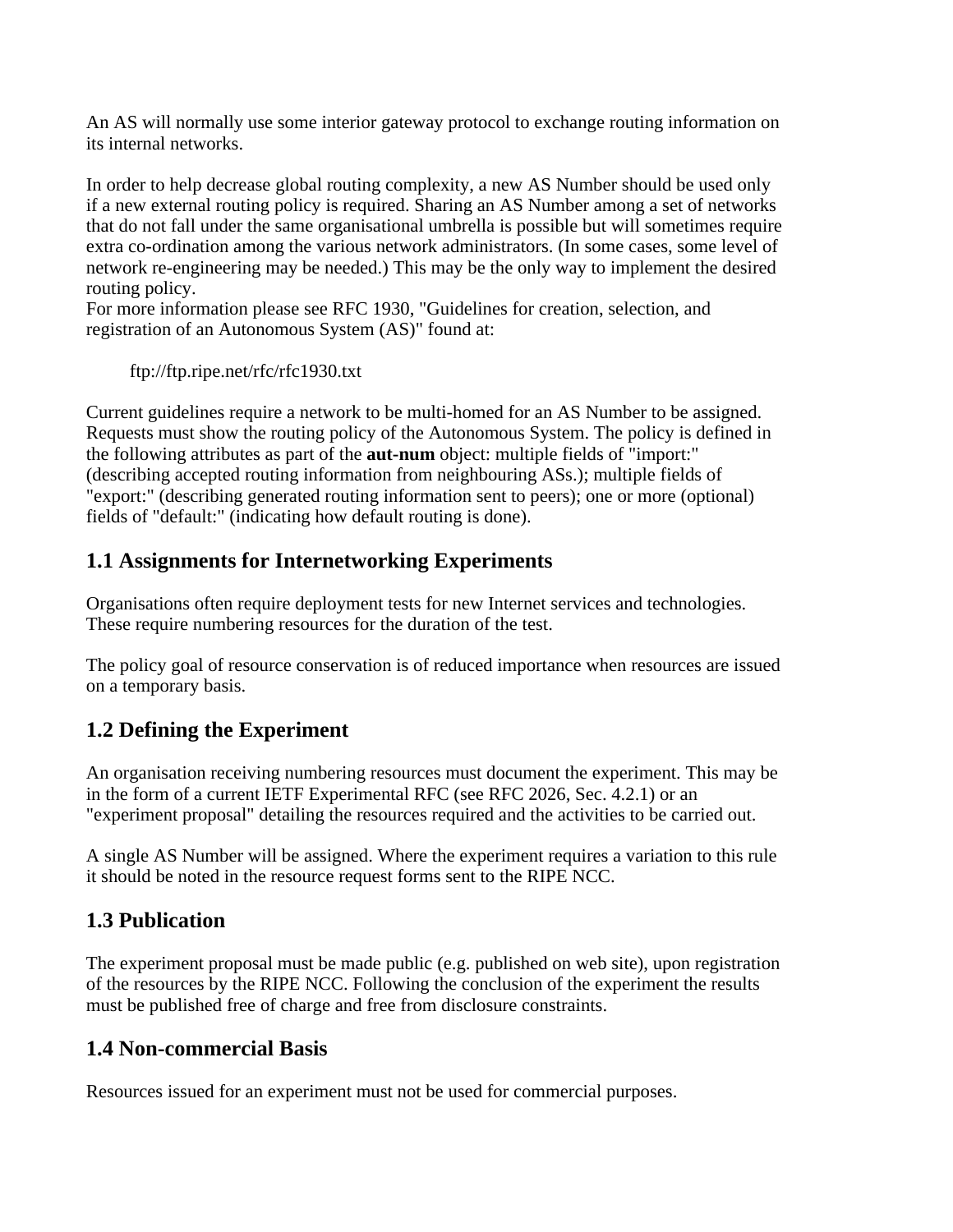### **1.5 Period of the Temporary Resource Registration**

The resources will be issued on a temporary basis for a period of one year. Renewal of the resource's registration is possible on receipt of a new request that details any continuation of the experiment during the extended period.

The resources issued cannot be used for a commercial service following the conclusion of the experiment.

### **1.6 Registration**

The RIPE NCC will register the resources issued in the RIPE Whois Database.

#### **1.7. Requesting an AS Number**

The RIPE NCC assigns AS Numbers for Autonomous Systems located in the RIPE NCC service region and only accepts requests for AS Numbers from LIRs. LIRs may request AS Numbers on behalf of other organisations.

The request must be made by a Local Internet Registry (LIR) using the appropriate request form. To obtain an AS Number, the RIPE NCC provides a form containing two database templates:

- **aut-num** (autonomous system number) template,
- **mntner** (maintainer) template.

All of the information requested in the form is required. The RIPE NCC may also ask for additional information in order to understand the planned routing policy and to decide if an AS Number is needed. The information provided in the templates will be entered into the RIPE Whois Database and is publicly accessible. For more information on Database templates, please refer to:

http://www.ripe.net/perl/whois?-v+aut-num http://www.ripe.net/perl/whois?-v+mntner

A completed form should be sent to the RIPE NCC Hostmaster mailbox,  $\leq$ hostmaster@ripe.net $\geq$ . After evaluating the requests, the RIPE NCC will enter all relevant information in the RIPE Database and will notify the LIR of the assignment.

The AS Number request form and supporting notes can be found at:

http://www.ripe.net/ripe/docs/internet-registries.html#request

#### **1.8. Returning an AS Number**

If an organisation has an AS Number that is no longer in use, it can be returned to the public pool of AS Numbers by sending a message to <hostmaster@ripe.net>. It can then be